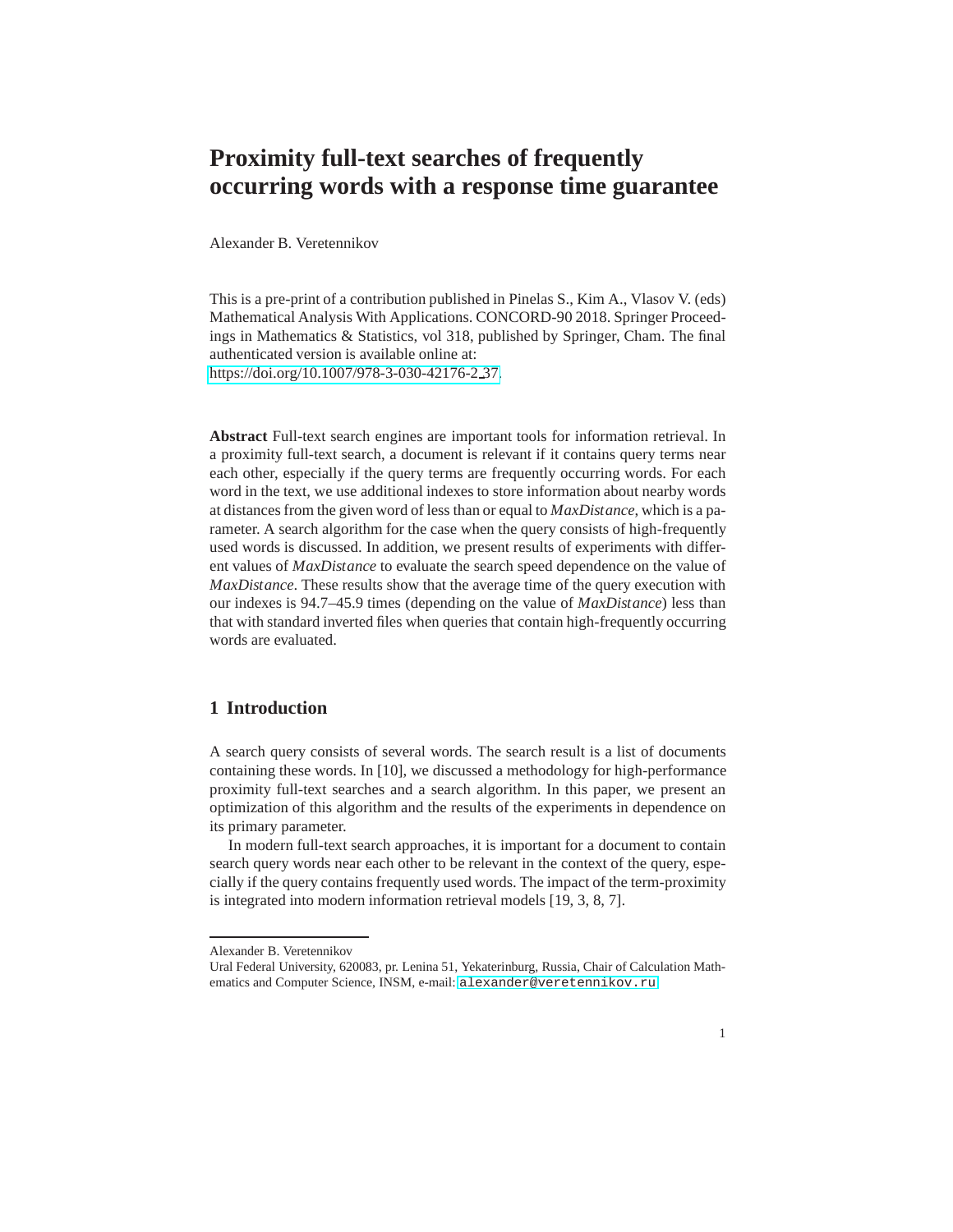Words appear in texts at different frequencies. The typical word frequency distribution is described by Zipf's law [20]. An example of words occurrence distribution is shown in Fig. 1. The horizontal axis represents different words in decreasing order of their occurrence in texts. On the vertical axis, we plot the number of occurrences of each word.



**Fig. 1** Example of a word frequency distribution.

Inverted files or indexes [21, 9] are commonly used for full-text search data structures. With ordinary inverted indexes, for each word in the indexed document, we store in the index the record  $(ID, P)$ , where *ID* is the identifier of the document and *P* is the position of the word in the document (for example, an ordinal number of the word). For proximity full-text searches, we need to store (*ID*,*P*) record for all occurrences of any word in the indexed document. These (*ID*,*P*) records are called "postings". In this case, the query search time is proportional to the number of occurrences of the queried words in the indexed documents. Consequently, it is common for search systems to evaluate queries that contain frequently occurring words (such as "a", "are", "war" and "who") much more slowly (see Fig. 1) than queries that contain less frequently occurring, ordinary words (such as "promising" and "glorious").

To address this performance problem and to satisfy the demands of the users, we use additional indexes [10, 11, 12, 13, 14, 15, 16].

It is important to evaluate any query with a response time guarantee. A fulltext search query that we can consider to be a "simple inquiry" should produce a response within two seconds [6]; otherwise, the continuity of thinking can be interrupted, which will affect the performance of the user.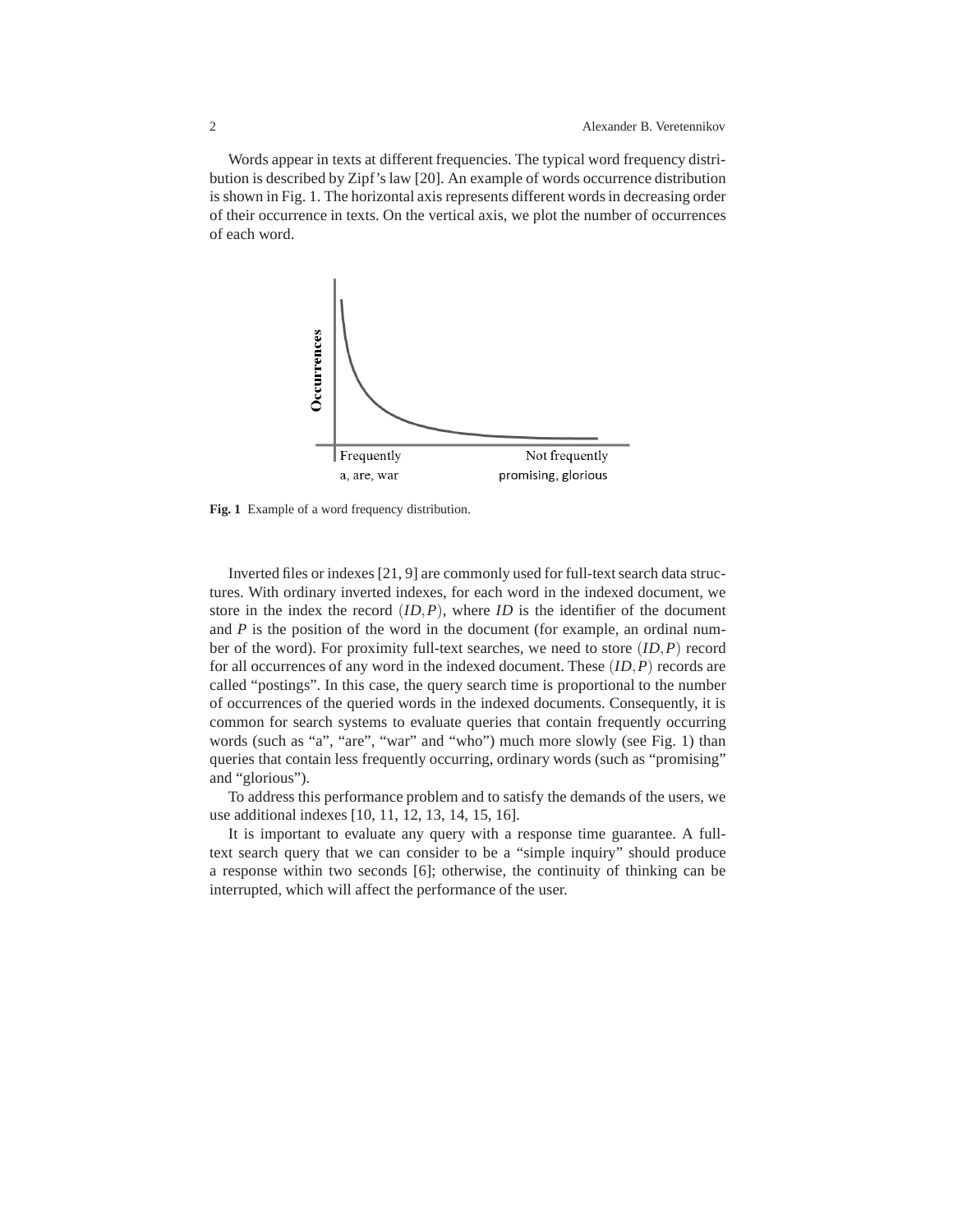#### *1.1 Word Type and Lemmatization*

In [11], we defined three types of words.

Stop words: Examples include "and", "at", "or", "not", "yes", "who", "to", and "be". In a stop-words approach, these words are excluded from consideration, but we do not do so. In our approach, we include information about all words in the indexes. We cannot exclude a word from the search because a high-frequently occurring word can have a specific meaning in the context of a specific query [10, 17]; therefore, excluding some words from consideration can induce search quality degradation or unpredictable effects [17]. Let us consider the query example "who are you who". The Who are an English rock band, and "Who are You" is one of their songs. Therefore, the word "Who" has a specific meaning in the context of this query.

Frequently used words: These words are frequently encountered but convey meaning. These words always need to be included in the index.

Ordinary words: This category contains all other words.

We employ a morphological analyzer for lemmatization. For each word in the dictionary, the analyzer provides a list of numbers of lemmas (i.e., basic or canonical forms). For a word that does not exist in the dictionary its lemma is the same as the word itself.

We define three types of lemmas: stop lemmas, frequently used lemmas and ordinary lemmas. We sort all lemmas in decreasing order of their occurrence frequency in the texts. This sorted list we call the *FL*-list. The number of a lemma in the *FL*-list is called its *FL*-number. Let the *FL*-number of a lemma *w* be denoted by *FL*(*w*).

The first *SWCount* most frequently occurring lemmas are stop lemmas.

The second *FUCount* most frequently occurring lemmas are frequently used lemmas.

All other lemmas are ordinary lemmas. *SWCount* and *FUCount* are the parameters.

We use *SWCount* = 700 and  $FUCount = 2100$  in the experiments presented.

If an ordinary lemma  $q$  occurs in the text so rarely that  $FL(q)$  is irrelevant, then we can say that *FL*(*q*) =∼. We denote by "∼" some large number.

Let us consider the following text, with the identifier *ID*1: "All was fresh around them, familiar and yet new, tinged with the beauty ". This is an excerpt from Arthur Conan Doyle's novel "Beyond the City".

After lemmatization: [all] [be] [fresh] [around] [they] [familiar] [and] [yet] [new] [ting, tinge] [with] [the] [beauty].

With *FL*-numbers: [all: 60] [be: 21] [fresh: 2667] [around: 2177] [they: 134] [familiar: ∼] [and: 28] [yet: 632] [new: 376] [ting: ∼, tinge: ∼] [with: 40] [the: 10] [beauty: ∼].

Stop lemmas: "all", "be", "they", "and", "yet", "new", "with", "the".

Frequently used lemmas: "fresh", "around".

Ordinary lemmas: "ting", "tinge", "beauty", "familiar".

In this example we can see that some words have several lemmas. The word "tinged" has two lemmas, namely, "ting" and "tinge". Another example is the word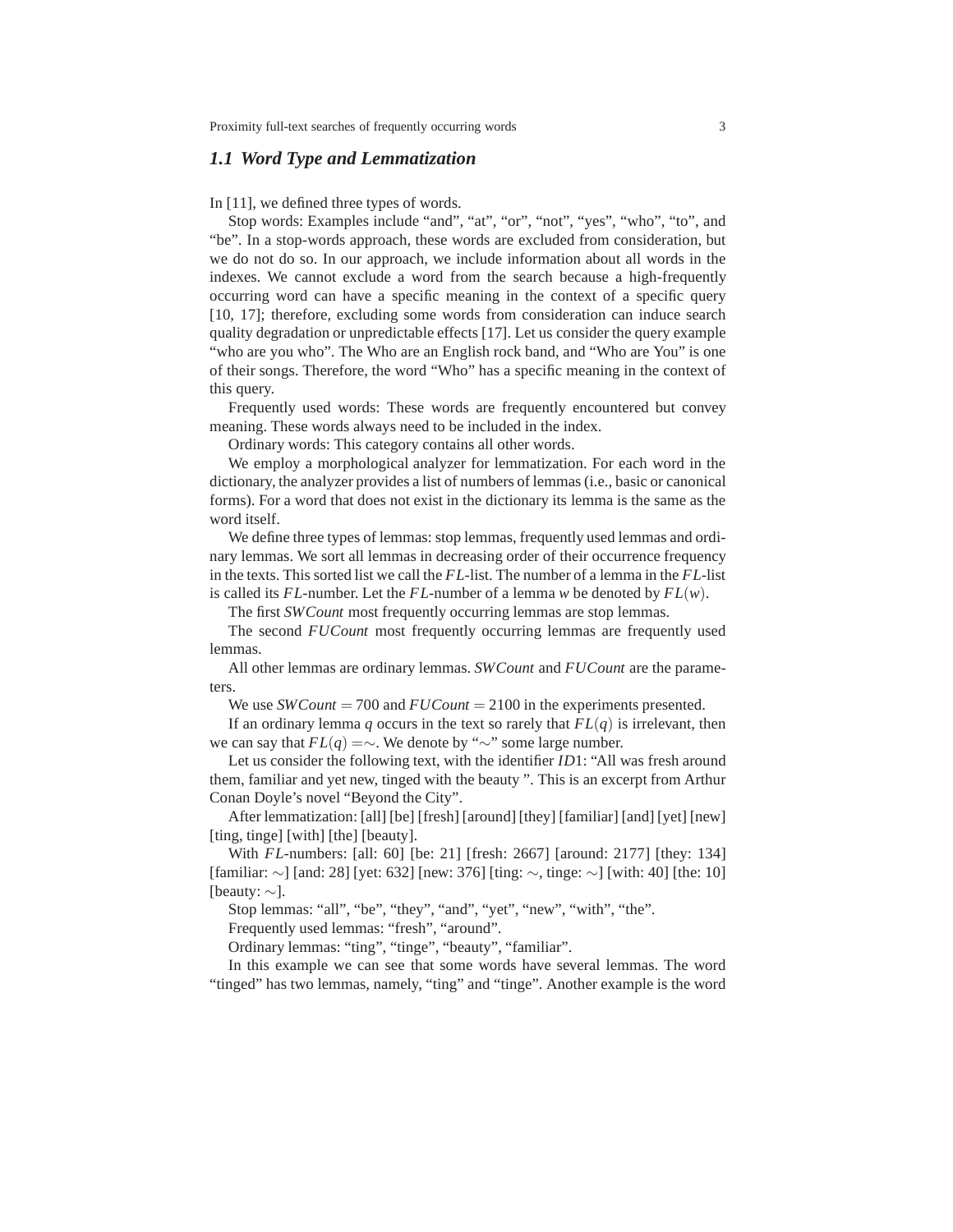"mine" that has two lemmas, namely, "mine" and "my", with *FL*-numbers of 2482 for "mine" and 264 for "my".

## *1.2 Query Type*

Let us define the following query types.

- *QT*1) All lemmas of the query are stop lemmas.
- *QT*2) All lemmas of the query are frequently used lemmas.
- *QT*3) All lemmas of the query are ordinary lemmas.
- *QT*4) The query contains frequently used and ordinary lemmas; there are no stop lemmas in the query.
- *QT*5) The query contains stop lemmas. The query also contains frequently used and/or ordinary lemmas.

We presented the results of experiments [10] while showing that the average query execution time with our additional indexes was 94.7 times less than that required when using ordinary inverted files, when *QT*1 queries are evaluated. The experimental query set contained 975 *QT*1 queries, and each was performed three times. The total search time with ordinary inverted indexes was 8 hours 59 minutes. The total search time with our additional indexes was 6 minutes 24 seconds.

Let *MaxDistance* be a parameter that can take a value of 5 or 7 or even more. In [10], we presented the results of experiments with *MaxDistance* = 5.

Before, in [13], we had presented the results of experiments showing that the average number of postings per query with our additional indexes was 51.5 times less than that required when using ordinary inverted files, when queries with *QT*2–*QT*5 types are evaluated (the *QT*1 type is excluded). *MaxDistance* = 5. The experimental query set contained 5955 *QT*2–*QT*5 queries.

In [13], we also presented the results of experiments showing that the average number of postings per query with our additional indexes was 263 times less than that required when using ordinary inverted files, when queries with *QT*1–*QT*5 types are evaluated and when the *QT*1 type search is limited by an exact search (that is, for a *QT*1 query, we find only documents that contain all query words near each other and without other words between, but the query words can be in any order in the indexed document). *MaxDistance* = 5. This limitation we had overcome in [10, 16] by introducing a new type of additional index (three-component key index) for the *QT*1 queries. The experimental query set contained 4500 queries, where 330 are *QT*1 queries and 462 are *QT*2–*QT*4 queries.

In this paper, in a continuation of [10], we present the results of experiments for *QT*1 queries when *MaxDistance* = 5, 7 and 9. With these results, we can evaluate the search speed with three-component key indexes dependent on the value of *MaxDistance*.

We use different additional indexes depending of the type of the query [10].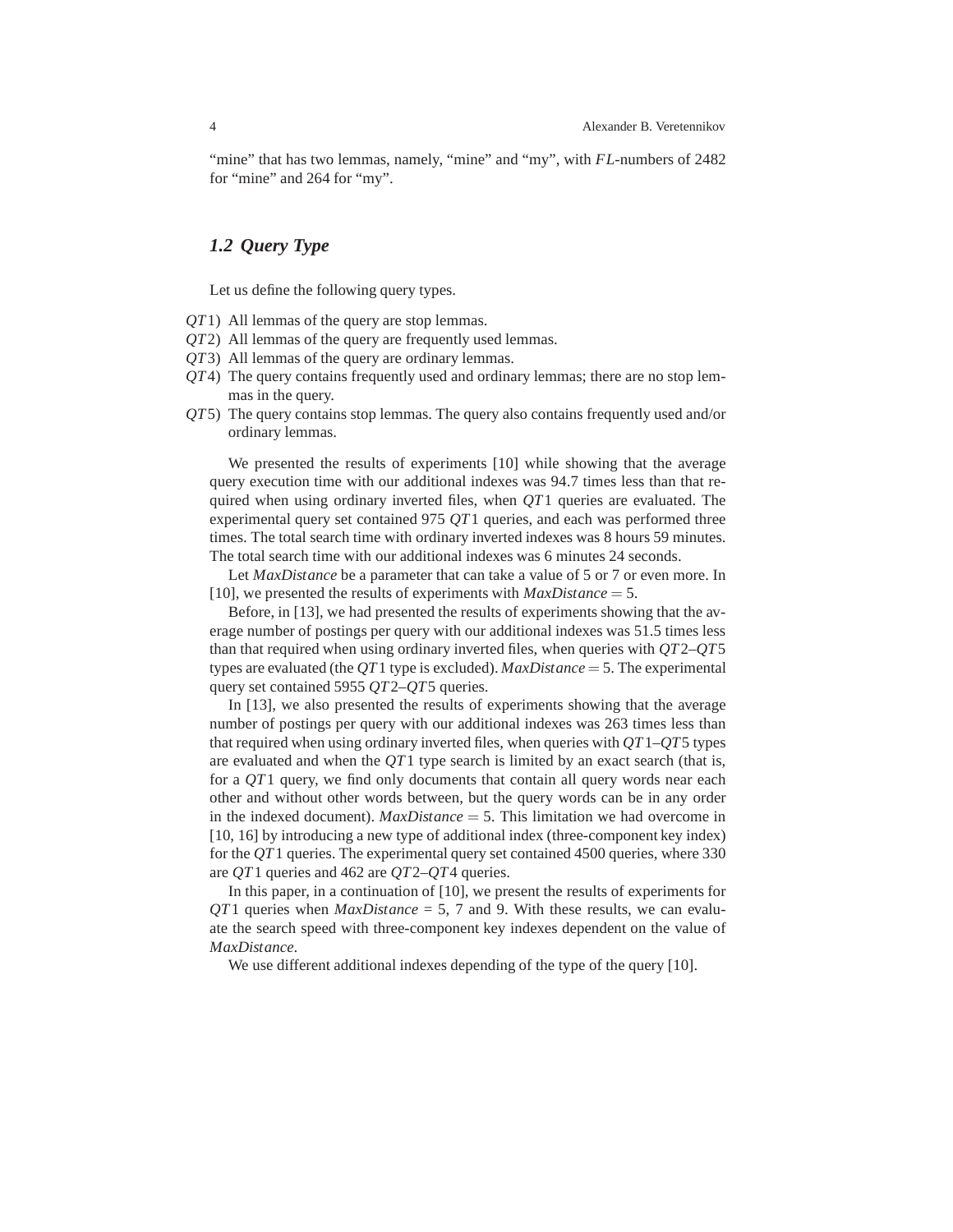- *QT*1) Three-component key (*f*,*s*,*t*) indexes.
- *QT*2) Two-component key (*w*,*v*) indexes.
- *QT*3) Ordinary indexes, skipping NSW (near stop words) records [10].
- *QT*4) Ordinary indexes with skipping NSW records [10] and two-component key indexes.
- *QT*5) Ordinary indexes with NSW records and two-component key indexes. For each frequently used or ordinary lemma in each document, a record (*ID*, *P*, NSW record) is included in the ordinary index. *ID* is the ordinal number of the document. *P* is the corresponding word's ordinal number within the document. The NSW record contains information about all stop lemmas occurring near position *P* (at a distance  $\leq$  *MaxDistance*). This information is efficiently encoded [11, 12, 13] and allows to take into account any stop lemmas that occurring near *P*. The postings for a lemma in the ordinary index can be stored in two data streams: the first contains (*ID*,*P*) records, and the second contains NSW records. In this case, we can skip NSW records when they are not required.

# **2 The Search Algorithm**

## *2.1 The Search Algorithm General Structure*

Our search algorithm is described in Fig. 2.

Let us consider the following query: "who are you who".

| Phase                                            | Result of the phase                                 |
|--------------------------------------------------|-----------------------------------------------------|
| 1. Lemmatization.                                | The query after lemmatization:                      |
|                                                  | [who: 293] [are: 268, be: 21] [you: 47] [who: 293]. |
| 2. Building Sub Query List                       | Q1: [who: 293] [are: 268], [you: 47] [who: 293].    |
| (if required by the query type).                 | Q2: [who: 293] [be: 21], [you: 47] [who: 293].      |
| 3. Evaluation of the Sub Queries. Results of Q1. |                                                     |
|                                                  | Results of O2.                                      |
| 4. Combining results.                            | Combined result set sorted according to relevancy.  |

**Table 1** The Search Algorithm General Structure.

Let us consider the phase 3 in more detail. We evaluate the sub queries in the loop. We select a non-processed sub query. If no such sub query exists, then all sub queries are processed and we go to the next phase. Otherwise, we evaluate the sub query and go to the start of the loop.

Results of a sub query are the list of records (*ID*,*P*,*E*,*R*). *ID* is the identifier of the document. *P* is the position of the start of the fragment of text within the document that contains the query. *E* is the position of the end of the fragment of text within the document that contains the query. *R* is the relevance of the record.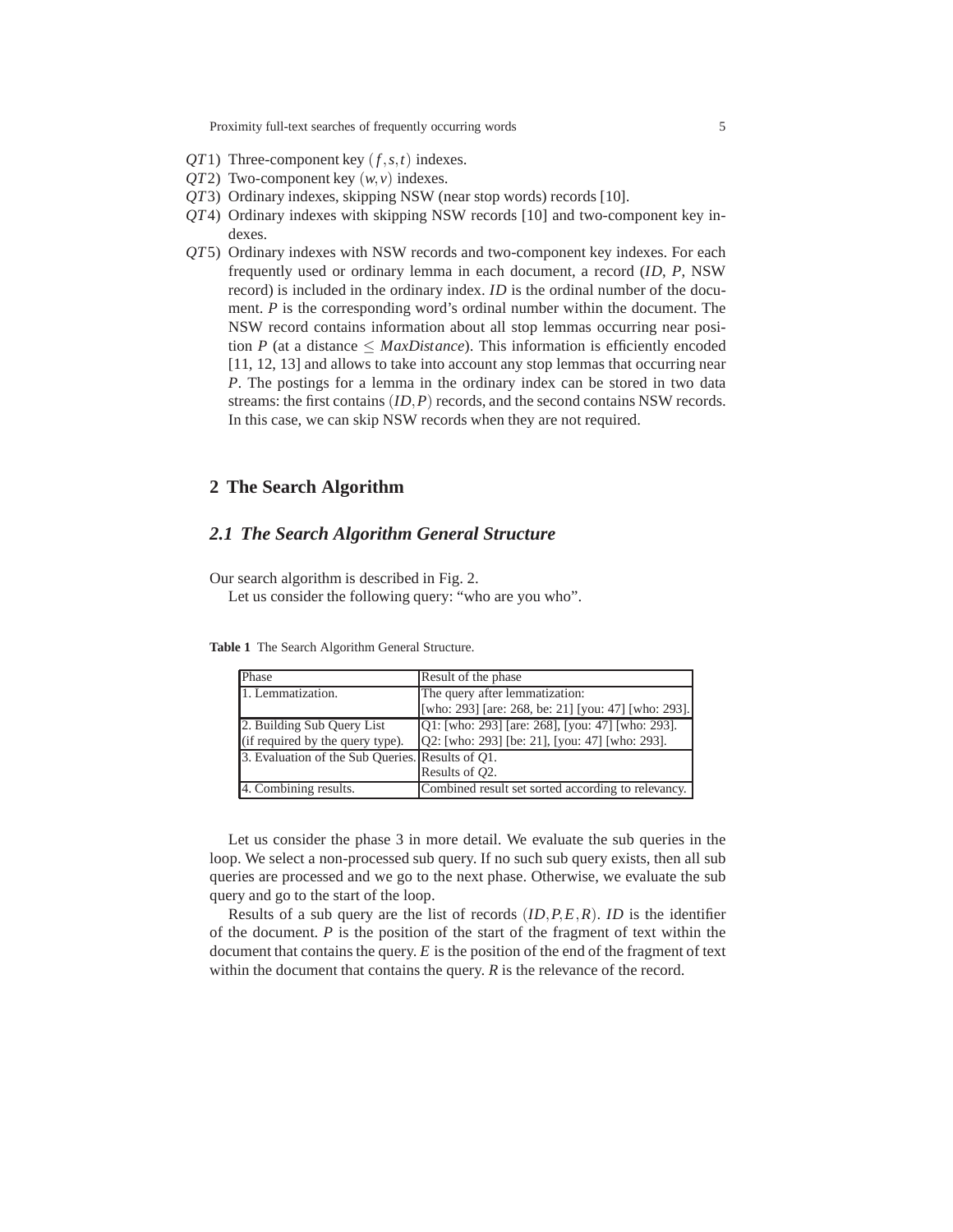

**Fig. 2** UML diagram of the query evaluation procedure.

In [10], we defined several query types depending on the types of lemmas they contain and different search algorithms for these query types. In this paper, we consider sub queries that consist only of stop lemmas.

# *2.2 Evaluation of a Sub Query that Consists only of Stop Lemmas*

To evaluate a sub query that consists only of stop lemmas, three-component key indexes are used.

The expanded  $(f, s, t)$  index or three-component key index [10] is the list of occurrences of the lemma *f* for which lemmas*s* and *t* both occur in the text at distances less than or equal to *MaxDistance* from *f* .

For the sub query *Q*1, we can use the (you, are, who) and (you, who, who) indexes. The algorithm for the index selection is described in [10].

For each selected index, we need to create the iterator.

The iterator object for the key  $(f, s, t)$  is used to read the posting list of the  $(f, s, t)$ key from the start to the end.

The iterator object *IT* has the method *IT*.*Next*, which reads the next record from the posting list.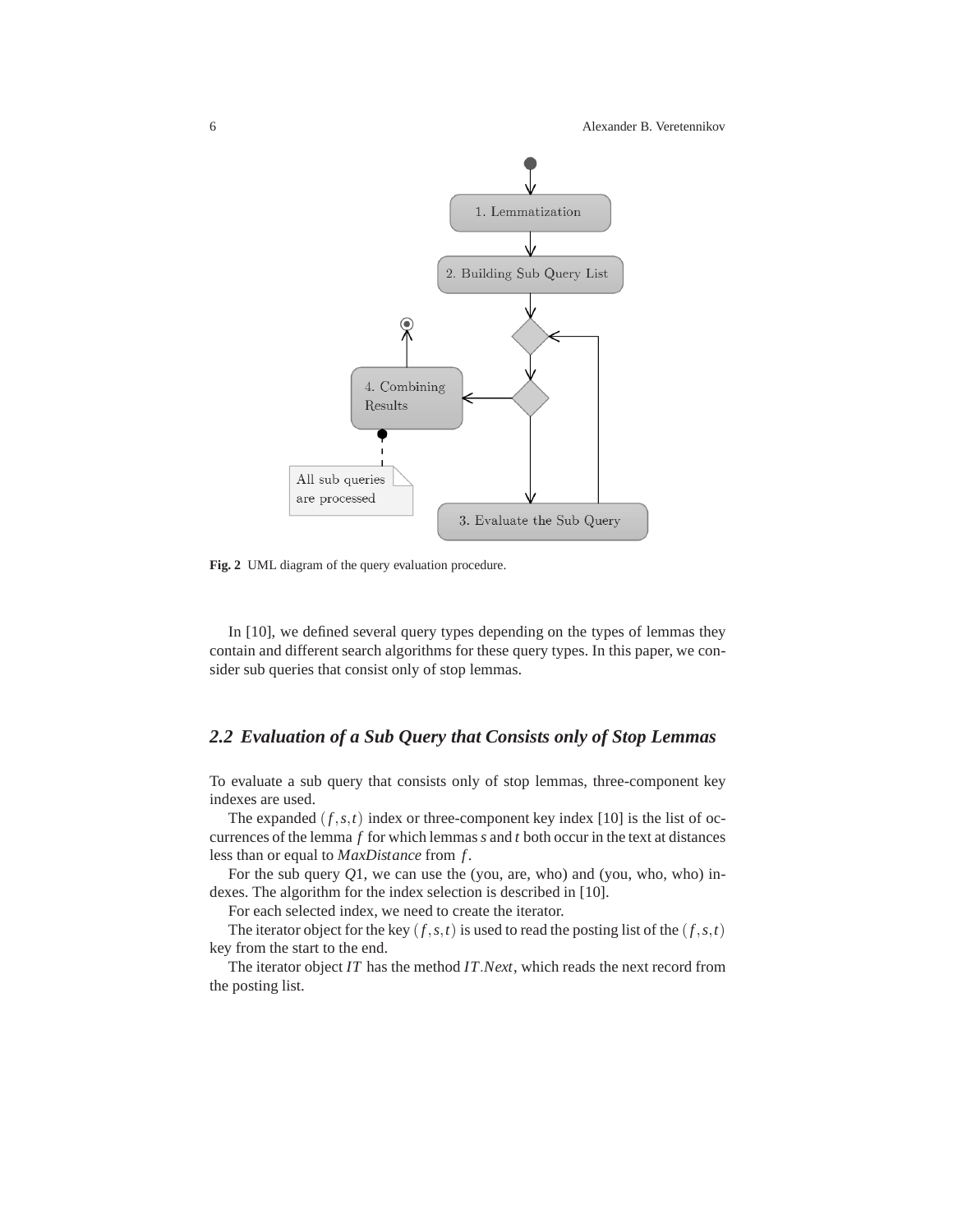The iterator object *IT* has the property *IT*.*Value* that contains the current record (*ID*,*P*). Consequently, *IT*.*Value*.*ID* is the *ID* of the document containing the key, and *IT*.*Value*.*P* is the position of the key in the document.

For two postings  $A = (A.ID, A.P)$  and  $B = (B.ID, B.P)$ , we define that  $A < B$ when one of the following conditions are met:  $A.ID < B.ID$  or;  $(A.ID = B.ID$  and  $A.P < B.P$ ).

The records  $(ID, P)$  are stored in the posting list for the given key in increasing order.

The evaluation of the sub query that consists only of stop lemmas [10] is shown accordingly in Fig. 3. Broadly speaking, the evaluation of the sub query is a two level process that is incorporated into the loop (steps 3.1 and 3.2).



**Fig. 3** UML diagram of the stop lemma only sub query evaluation procedure.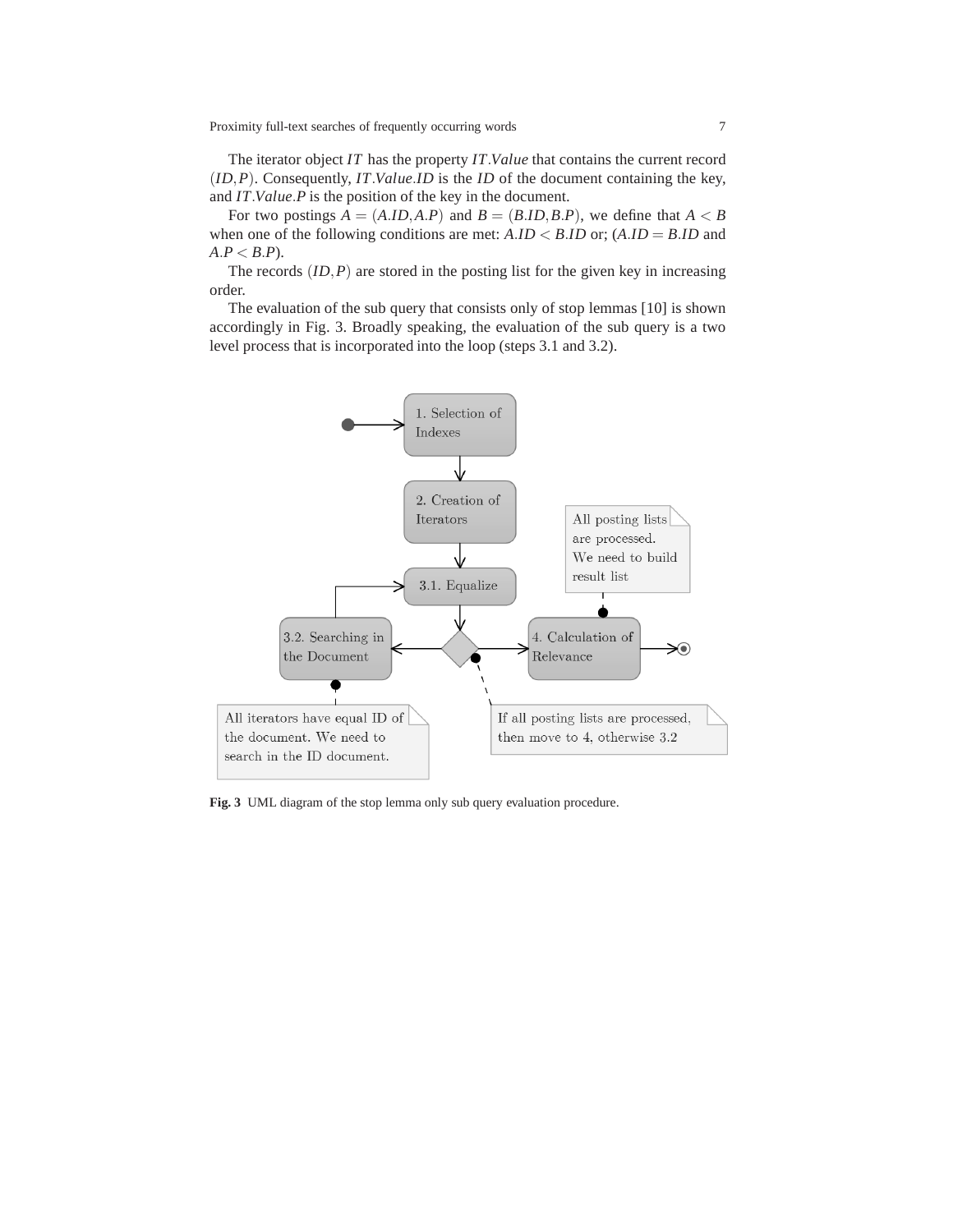## *2.3 The Optimized Equalize Procedure*

#### **2.3.1 Implementation of** *Equalize* **with two Binary Heaps**

We can implement *Equalize* with two binary heaps [18]. Let *MaxIT* be the iterator with a maximum value of *Value*.*ID*. Let *MinIT* be the iterator with a minimum value of *Value*.*ID*. If *MaxIT*.*Value*.*ID* = *MinIT*.*Value*.*ID*, then all iterators have an equal value of *Value*.*ID*.

A binary heap is an array of elements *H*. For any elements *A* and *B*, the comparison operation  $A < B$  is defined. This array is indexed from 1.

The binary heap property: for any index *i*,  $H[i] \leq H[i \times 2]$  and  $H[i] \leq H[i \times 2+1]$ .

#### **2.3.2 Binary Heap Operations**

The binary heap provides the following operations.

*Insert*( $E$ ): adds a new element  $E$  to the heap with a computational complexity *O*(*log n*), where *n* is the count of elements in *H*.

*GetMin*: returns the minimum element with a computational complexity  $O(1)$ (returns the first element of the array, i.e., top of the heap).

*U*  $\mu$ *date*(*i*): updates the position of the element with index *i* with a computational complexity  $O(log n)$ . We will create *H* as an array of pointers to the iterator objects. Let us consider an example. For any two elements *A* and *B* in *H*, we define the operation  $A \leq B$  as  $A$ .*Value.ID*  $\leq B$ .*Value.ID*. Let *IT* be an element in *H*. When *IT*.*Next* is executed, the value of *IT*.*Value* is changed, and the position of *IT* in *H* must be updated.

We include in any iterator object two additional fields, namely, *MinIndex* and *MaxIndex*.

We create two heaps, namely, *MinHeap* and *MaxHeap*.

For *MinHeap*, the operation  $A \leq B$  is defined as  $A$ .*Value.ID*  $\leq B$ .*Value.ID*.

For  $MaxHeap$ , the operation  $A < B$  is defined as  $A.Value.ID > B.Value.ID$ .

*MinHeap*.*GetMin* returns the pointer to an iterator object with the minimum value of *Value*.*ID*.

*MaxHeap*.*GetMin* returns the pointer to an iterator object with the maximum value of *Value*.*ID*.

In the code for the *Insert* and *U pdate* operations for *MinHeap* we update the *MinIndex* field for any iterator object if its position is changed in the heap's array. For any iterator *IT*, the value of *IT*.*MinIndex* is always equals to the position of *IT*'s pointer in the *MinHeap*'s array.

In the code for the *Insert* and *U pdate* operations for *MaxHeap* we update the *MaxIndex* field for any iterator object if its position is changed in the heap's array. For any iterator *IT*, the value of *IT*.*MaxIndex* is always equals to the position of *IT*'s pointer in the *MaxHeap*'s array.

An example of *MinHeap* and *MaxHeap* with three iterators is shown in Fig. 4.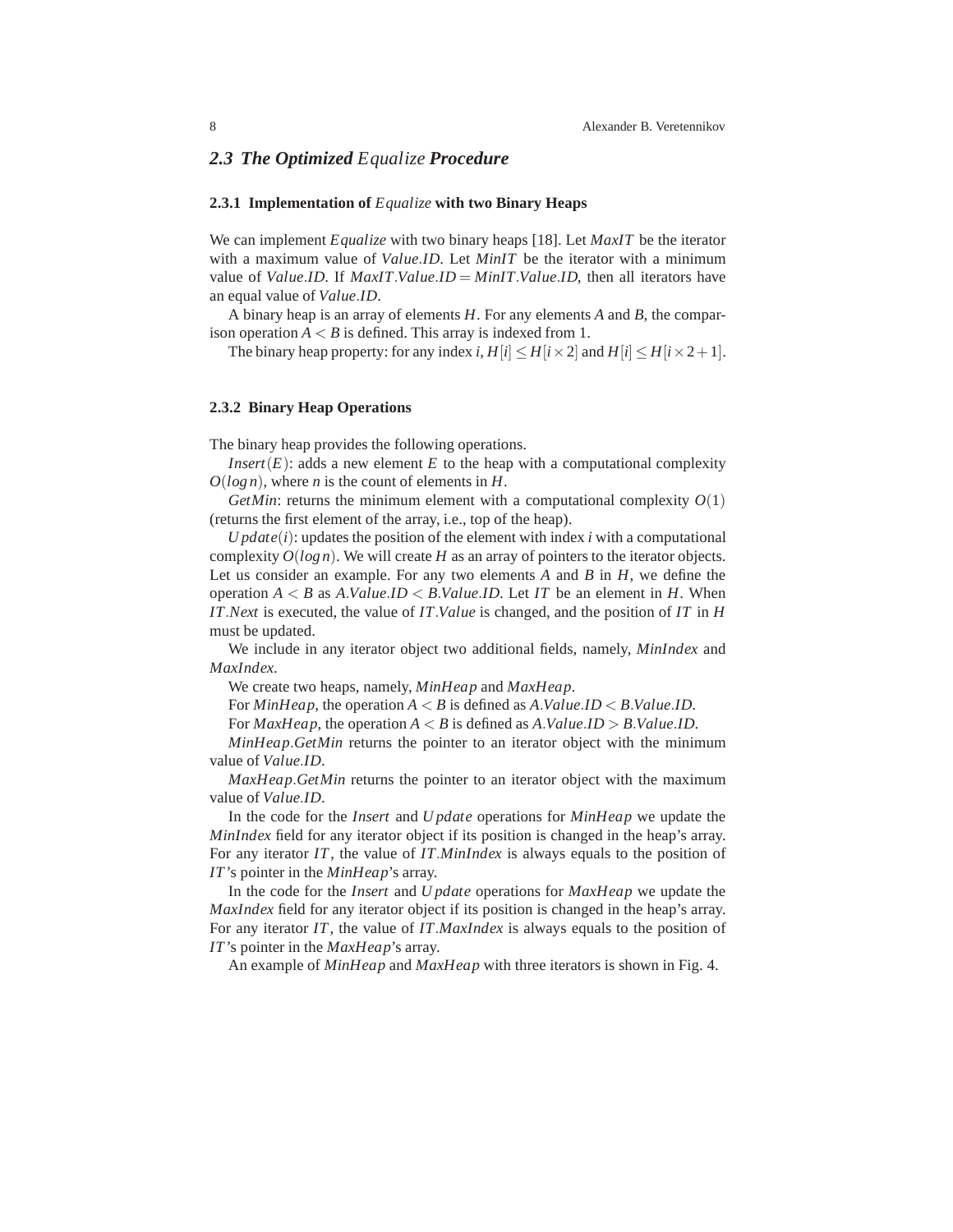

**Fig. 4** Example of *MinHeap* and *MaxHeap* with three iterators.

Iterator *IT*1 has *Value*.*ID* = 3, iterator *IT*2 has *Value*.*ID* = 10 and iterator *IT*3 has  $Value.ID = 5$ .

The *MinHeap* array has three cells, and the *MaxHeap* array has three cells.

The *MinHeap* and *MaxHeap* arrays contain pointers to the *IT*1, *IT*2 and *IT*3 iterator objects (i.e., the addresses of these objects). To compare two elements of the *MinHeap* array, we need to obtain two corresponding iterator objects by their addresses and compare their *Value*.*ID* fields.

The pointer to the iterator with the minimum value of *Value*.*ID*, namely, *IT*1, is located in the first cell of the *MinHeap* array. The pointer to the iterator with the maximum value of *Value*.*ID*, namely, *IT*2, is located in the first cell of the *MaxHeap* array.

#### **2.3.3 Details of the Insert Operation**

For example, in the following code fragment we define the *Insert*(*IT*) operation for *MinHeap*. Let *MinHeap*.*Count* be the current count of elements in the binary heap *MinHeap*.

Let *MinHeap*.*Heap* be the array with length *MinHeap*.*MaxCount*, indexed from 1, *MinHeap*.*MaxCount* > *MinHeap*.*Count*.

- 1)  $MinHeap$ *.Count* =  $MinHeap$ *.Count* + 1.
- 2) *MinHeap*.*Heap*[*MinHeap*.*Count*] = *IT*.
- 3) *IT*.*MinIndex* = *MinHeap*.*Count*.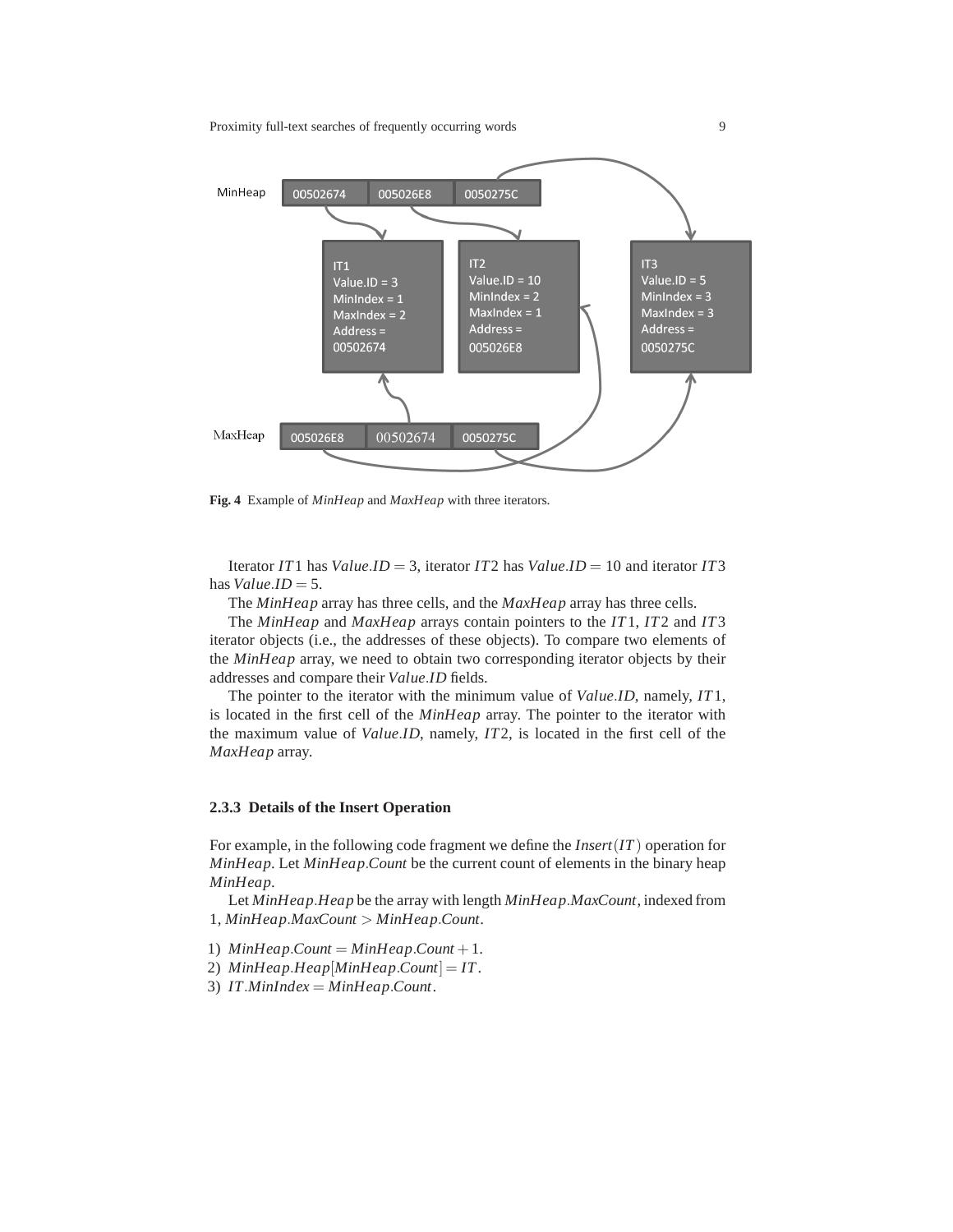- 4)  $i = MinHeap$ . Count.
- 5) While *i* > 1 and *MinHeap*.*Heap*[*i*].*Value*.*ID* < *MinHeap*.*Heap*[*i*/2].*Value*.*ID*, perform steps 5.a–5.e.
	- a.  $T = MinHeap.Heap[i], Q = MinHeap.Heap[i/2],$
	- b. *MinHeap*.*Heap*[ $i/2$ ] = *T*, *MinHeap*.*Heap*[ $i$ ] = *Q* (swapping *T* and its parent element).
	- c. *T.MinIndex* =  $i/2$  (updating *MinIndex* for *T*).
	- d. *Q.MinIndex* =  $i$  (updating *MinIndex* for *Q*).
	- e. Assignment:  $i = i/2$ .

The updating of the *MaxIndex* field in *MaxHeap* is performed in a similar way. We also need to update the *MinIndex* and *MaxIndex* fields in the *U pdate* operation.

#### **2.3.4 Implementation of** *Equalize*

We can implement *Equalize* in the following way.

For any iterator *IT*, we include *IT* (its pointer) in *MinHeap* and *MaxHeap* using *MinHeap*.*Insert*(*IT*) and *MaxHeap*.*Insert*(*IT*).

Next, in the loop, we perform the following.

- 1) If  $MinHeap.GetMin().Value.ID = MaxHeap.GetMin().Value.ID = ID$ , then exit from the procedure (for any iterator *IT* we have *IT*.*Value*.*ID* = *ID*).
- 2) Select  $IT = MinHeap.GetMin()$ .
- 3) Execute *IT*.*Next*.
- 4) If no more postings in *IT*, then exit from *Equalize* and from the search.
- 5) Execute *MinHeap*.*U pdate*(*IT*.*MinIndex*).
- 6) Execute *MaxHeap*.*U pdate*(*IT*.*MaxIndex*).
- 7) Go to step 1.

The *Equalize* procedure is shown in Fig. 5.

This implementation of *Equalize* is more effective and scalable than the basic implementation from [10] because all operations in the internal loop have a computational complexity  $O(log n)$ , where *n* is the number of iterators.

## **3 Search Experiments**

## *3.1 Search Experiment Environment*

In addition to the optimized search algorithm, we discuss the results of search experiments with different values of *MaxDistance*.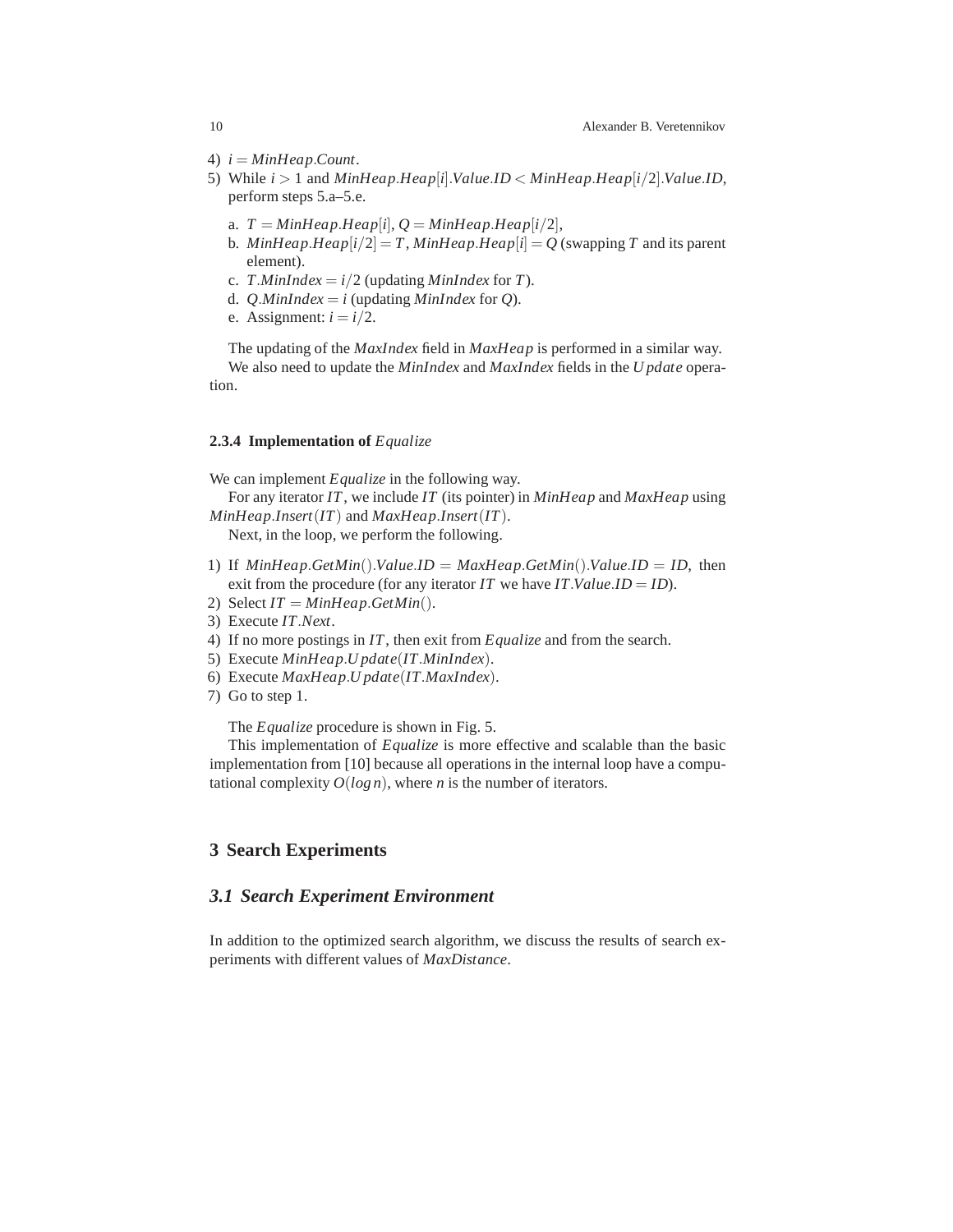

**Fig. 5** UML diagram of the Equalize procedure.

All search experiments were conducted using a collection of texts from [10]. The total size of the text collection is 71.5 GB. The text collection consists of 195000 documents of plain text, fiction and magazine articles.

 $MaxDistance = 5, 7$  or 9. *SWCount* = 700, *FUCount* = 2100.

The search experiments were conducted using the experimental methodology from [10].

We used the following computational resources:

CPU: Intel(R) Core(TM) i7 CPU 920 @ 2.67 GHz. HDD: 7200 RPM. RAM: 24 GB.

OS: Microsoft Windows 2008 R2 Enterprise.

We created the following indexes.

*Idx*1: ordinary inverted file without any improvements such as NSW records [10]. *Idx*2: our indexes, including the ordinary inverted index with NSW records and the  $(w, v)$  and  $(f, s, t)$  indexes, with *MaxDistance* = 5.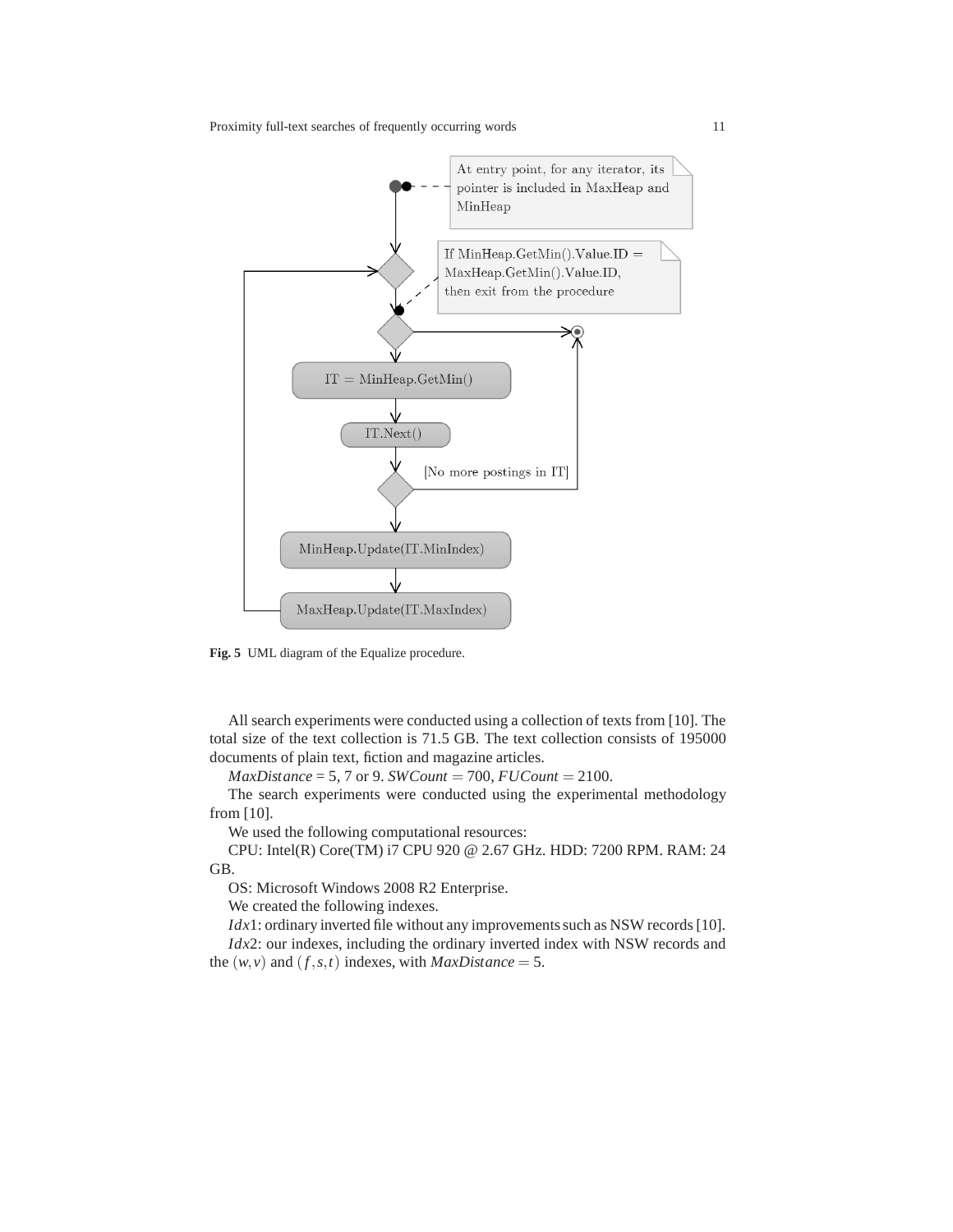*Idx*3: our indexes, including the ordinary inverted index with NSW records and the  $(w, v)$  and  $(f, s, t)$  indexes, with *MaxDistance* = 7.

*Idx*4: our indexes, including the ordinary inverted index with NSW records and the  $(w, v)$  and  $(f, s, t)$  indexes, with *MaxDistance* = 9.

Queries performed: 975, all queries consisted only of stop lemmas. The query set was selected as in [10]. All searches were performed in a single program thread. We searched all queries from the query set with different types of indexes to estimate the performance gain of our indexes.

Query length: from 3 to 5 words.

Studies by Spink et al. [5] have shown that queries with lengths greater than 5 are very rare. In [5], query logs of a search system were analyzed, and it was established that queries with a length of 6 represent approximately 1% of all queries and fewer than 4% of all queries had more than 6 terms.

#### *3.2 Search Experiments*

Average query times:

*Idx*1: 31.27 sec., *Idx*2: 0.33 sec., *Idx*3: 0.45 sec., *Idx*4: 0.68 sec.

Average data read sizes per query:

*Idx*1: 745 MB, *Idx*2: 8.45 MB, *Idx*3: 13.32 MB, *Idx*4: 23,89 MB.

Average number of postings per query:

*Idx*1: 193 million, *Idx*2: 765 thousands, *Idx*3: 1.251 million, *Idx*4: 1.841 million. We improved the query processing time by a factor of 94.7 with *Idx*2, by a factor of 69.4 with *Idx*3, and by a factor of 45.9 with *Idx*4 (see Fig. 6).



The left-hand bar shows the average query execution time with the standard inverted indexes. The subsequent bars show the average query execution time with our indexes with *MaxDistance* = 5, 7 and 9. Our bars are much smaller than the left-hand bar because our searches are very quick.

We improved the data read size by a factor of 88 with *Idx*2, by a factor of 55.9 with *Idx*3, and by a factor of 31.1 with *Idx*4 (see Fig. 7).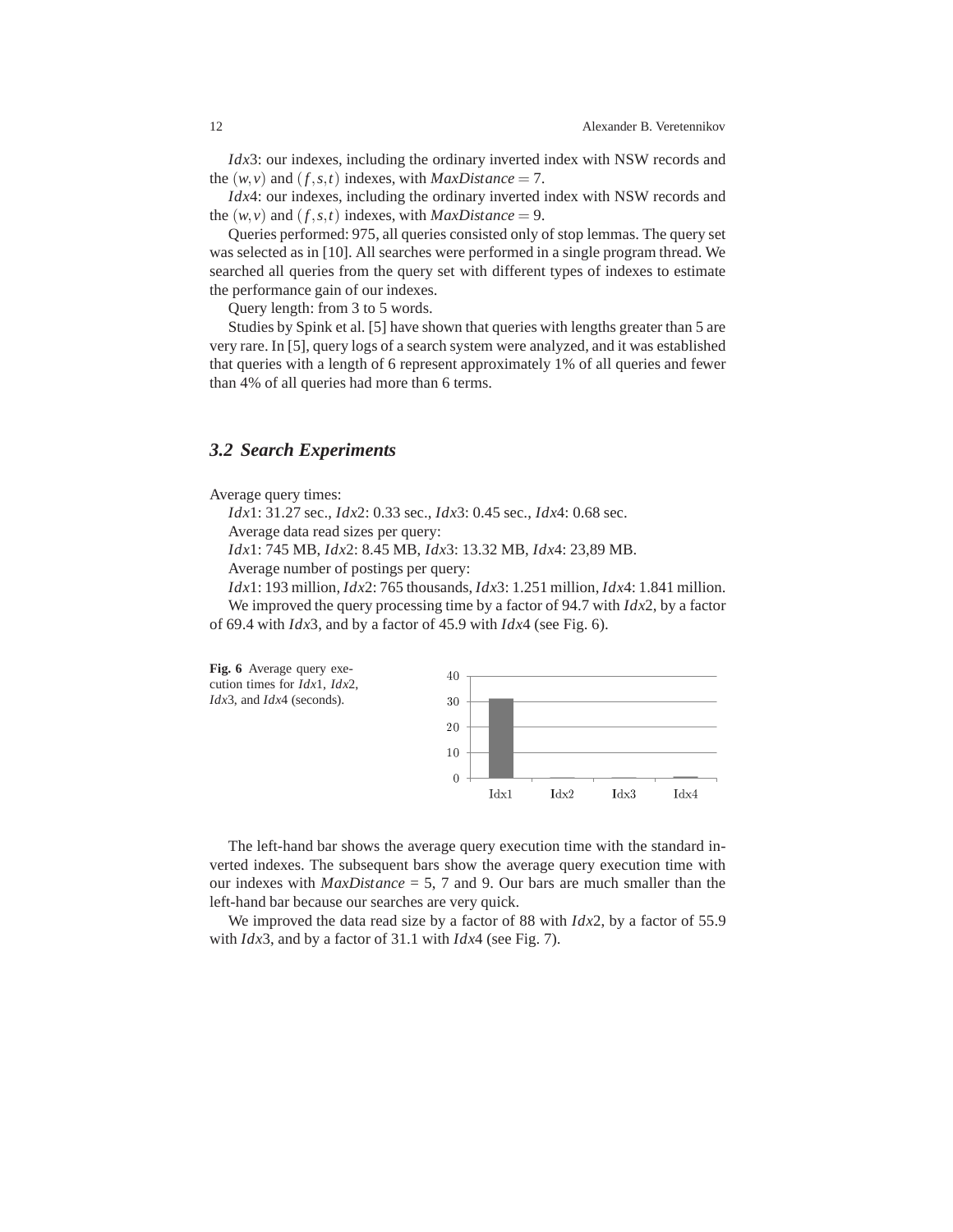

We present the differences in the average query execution time for *Idx*2, *Idx*3 and *Idx*4 in Fig. 8 to analyze how the average query execution time depends on the value of *MaxDistance* (see Fig. 8).



The left-hand bar shows the average query execution time with *MaxDistance* = 5. The subsequent bars show the average query execution time with  $MaxDistance = 7$ and 9.

The search with *Idx*3 was slower than that with *Idx*2 by a factor of 1.36, and the search with *Idx*4 was slower than that with *Idx*2 by a factor of 2.06.

We present the differences in the average data read size per query for *Idx*2, *Idx*3 and *Idx*4 in Fig. 9 to analyze how the average data read size depends on the value of *MaxDistance* (see Fig. 9).



The left-hand bar shows the average data read size per query with  $MaxDistance =$ 5. The subsequent bars show the average data read size per query with *MaxDistance* = 7 and 9.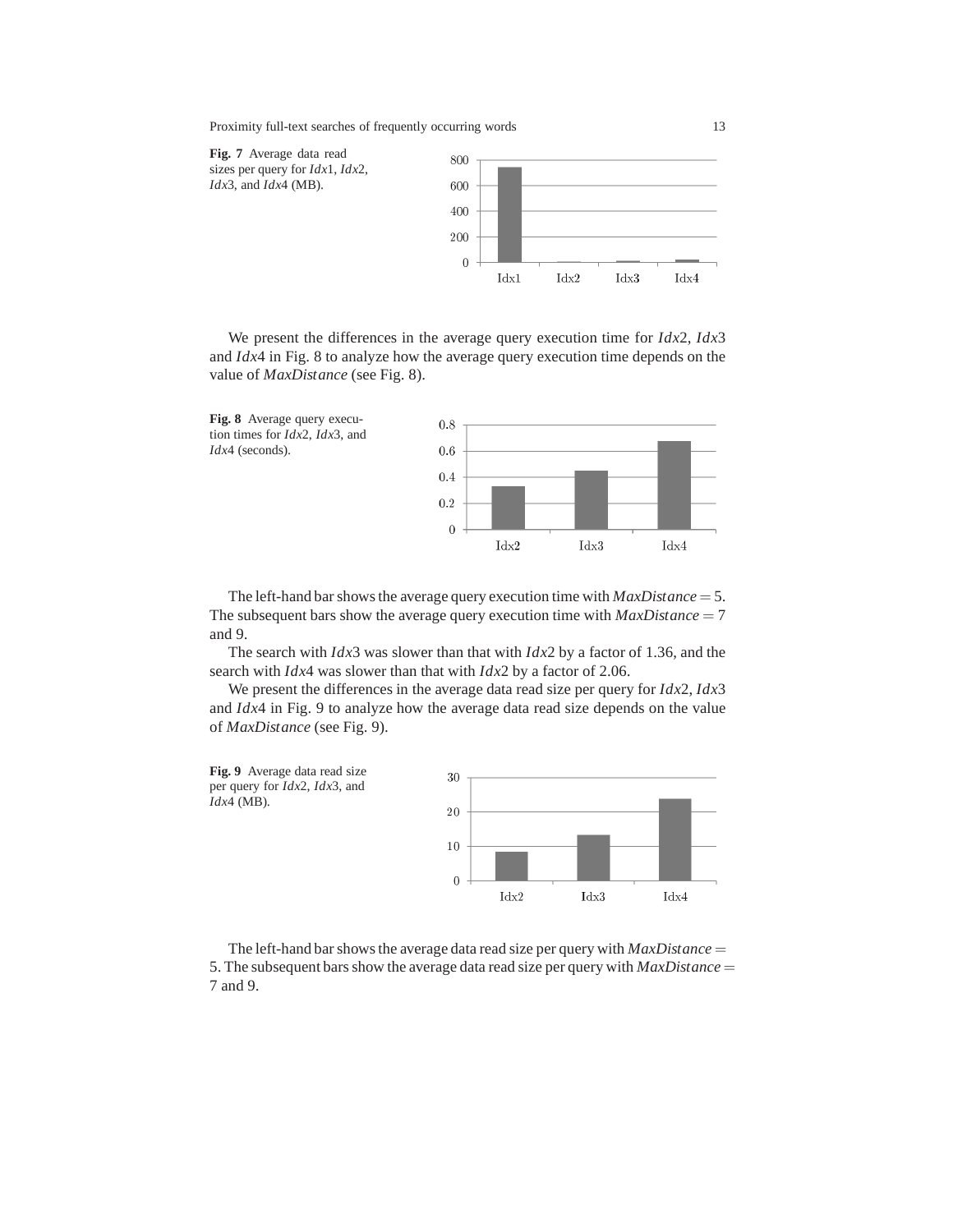We needed to read from the disk when searching with *Idx*3 more than with *Idx*2 by a factor of 1.57. We needed to read from the disk when searching with *Idx*4 more than with *Idx*2 by a factor of 2.82.

## **4 Conclusion and Future Work**

A query that contains high-frequently occurring words induces performance problems. These problems are usually solved by the following approaches.

- 1) Vertical and/or horizontal increases in the computing resources and the parallelization of the query execution.
- 2) Stop words approach.
- 3) Early termination approaches [1, 4].
- 4) Next-word and partial phrase auxiliary indexes for an exact phrase search [17, 2].

The stop words approach leads to search quality degradation [10] because in some queries a high frequently occurring word can have a specific meaning [10, 17], and skipping such a word could lead to the omission of important search results.

Early termination approaches have trouble integrating proximity into the relevance [10].

Next-word and partial phrase indexes work only for exact phrase searches.

Our approach allows us to solve performance problems without increasing computing resources, and we can process any word in the query and perform arbitrary queries; these are our advantages.

In this paper, we have introduced an optimized method for full-text searches in comparison with [10].

In this paper, we investigated searches with queries that contain only stop lemmas. Other query types are studied in [13].

We studied the dependence of the query execution time on the value of the parameter *MaxDistance*. The results of the search experiments with *MaxDistance* = 5,7, and 9 are presented. We also proved that a three-component key index can be created with a relatively large value of *MaxDistance* = 9 to allow the effective execution of queries with a length of up to 9 (larger queries need to be divided into parts).

We have presented the results of experiments showing that, when queries contain only stop lemmas, the average time of the query execution with our indexes is 94.7– 45.9 times less (with a value of *MaxDistance* from 5 to 9) than that required when using ordinary inverted indexes.

When we discuss our indexes, we have shown that with an increase in the value of *MaxDistance* from 5 to 7, the average query execution time increases 1.36 times. We have shown that with an increase in *MaxDistance* from 5 to 9, the average query execution time increases 2.06 times. The increase in *MaxDistance* has a significant impact when we are searching queries that contain only stop lemmas with three component key indexes, but it is still much faster than a search with the standard inverted indexes (improved by a factor of 45.9 for *MaxDistance* = 9).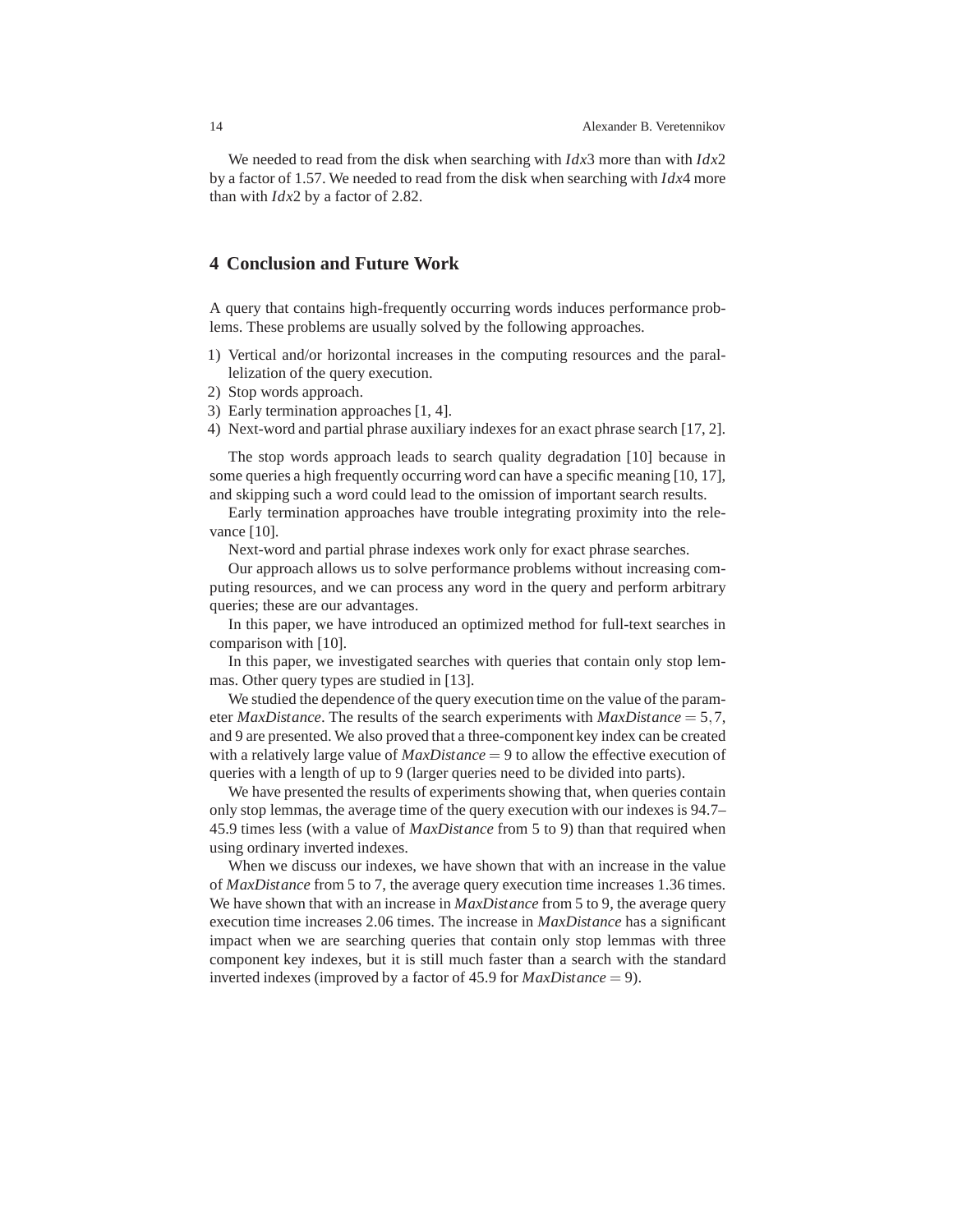In the future, it will be interesting to investigate other types of queries in more detail and to optimize index creation algorithms for larger values of *MaxDistance*.

**Acknowledgements** The work was supported by Act 211 Government of the Russian Federation, contract no. 02.A03.21.0006.

## **References**

- 1. Anh, V.N., de Kretser, O., Moffat, A.: Vector-Space Ranking with Effective Early Termination. In: SIGIR 2001 Proceedings of the 24th Annual International ACM SIGIR Conference on Research and Development in Information Retrieval, New Orleans, Louisiana, USA, pp. 35–42 (2001) doi: 10.1145/383952.383957
- 2. Bahle, D., Williams, H.E., Zobel, J.: Efficient Phrase Querying with an Auxiliary Index. In: SIGIR 2002 Proceedings of the 25th Annual International ACM SIGIR Conference on Research and Development in Information Retrieval, Tampere, Finland, pp. 215–221 (2002) doi: 10.1145/564376.564415
- 3. Buttcher, S., Clarke, C., Lushman, B.: Term proximity scoring for ad-hoc retrieval on very large text collections. In: SIGIR 2006 Proceedings of the 29th annual international ACM SIGIR conference on Research and development in information retrieval, pp. 621–622 (2006) doi: 10.1145/1148170.1148285
- 4. Garcia, S., Williams, H.E., Cannane, A.: Access-Ordered Indexes. In: ACSC 2004 Proceedings of the 27th Australasian Conference on Computer Science, Dunedin, New Zealand, pp. 7–14 (2004)
- 5. Jansen, B.J., Spink, A., Saracevic, T.: Real life, real users and real needs: A study and analysis of user queries on the Web. Information Processing and Management, **36**(2), 207–227 (2000) doi: 10.1016/S0306-4573(99)00056-4
- 6. Miller, R.B.: Response Time in Man-Computer Conversational Transactions. In: AFIPS Fall Joint Computer Conference, San Francisco, California, **33**, pp. 267277 (1968) doi: 10.1145/1476589.1476628
- 7. Rasolofo, Y., Savoy, J.: Term Proximity Scoring for Keyword-Based Retrieval Systems. In: European Conference on Information Retrieval (ECIR) 2003: Advances in Information Retrieval, pp. 207-218 (2003) doi: 10.1007/3-540-36618-0\_15
- 8. Schenkel, R., Broschart, A., Hwang, S., Theobald, M., Weikum, G.: Efficient text proximity search. In: String processing and information retrieval, 14th International Symposium, SPIRE 2007. Lecture notes in computer science, vol. 4726, Santiago de Chile, October 2931, pp. 287–299. Springer, Heidelberg (2007) doi: 10.1007/978-3-540-75530-2 26
- 9. Tomasic, A., Garcia-Molina, H. Shoens, K.: Incremental updates of inverted lists for text document retrieval. In: SIGMOD '94 Proceedings of the 1994 ACM SIGMOD International Conference on Management of Data, Minneapolis, Minnesota, 24–27 May 1994. pp. 289–300 (1994) doi: 10.1145/191839.191896
- 10. Veretennikov, A.B.: Proximity full-text search with response time guarantee by means of three component keys. Bulletin of the South Ural State University. Series: Computational Mathematics and Software Engineering, **7**(1), 60–77 (2018). In Russian. doi: 10.14529/cmse180105
- 11. Veretennikov, A.B.: About phrases search in full-text index. Control systems and information technologies, **48**(2.1), 125–130 (2012). In Russian.
- 12. Veretennikov, A.B.: Using additional indexes for fast full-text searching phrases that contains frequently used words. Control Systems and Information Technologies, **52**(2), 61–66 (2013). In Russian.
- 13. Veretennikov, A.B. Efficient full-text search by means of additional indexes of frequently used words. Control Systems and Information Technologies, **66**(4), 52–60 (2016). In Russian.